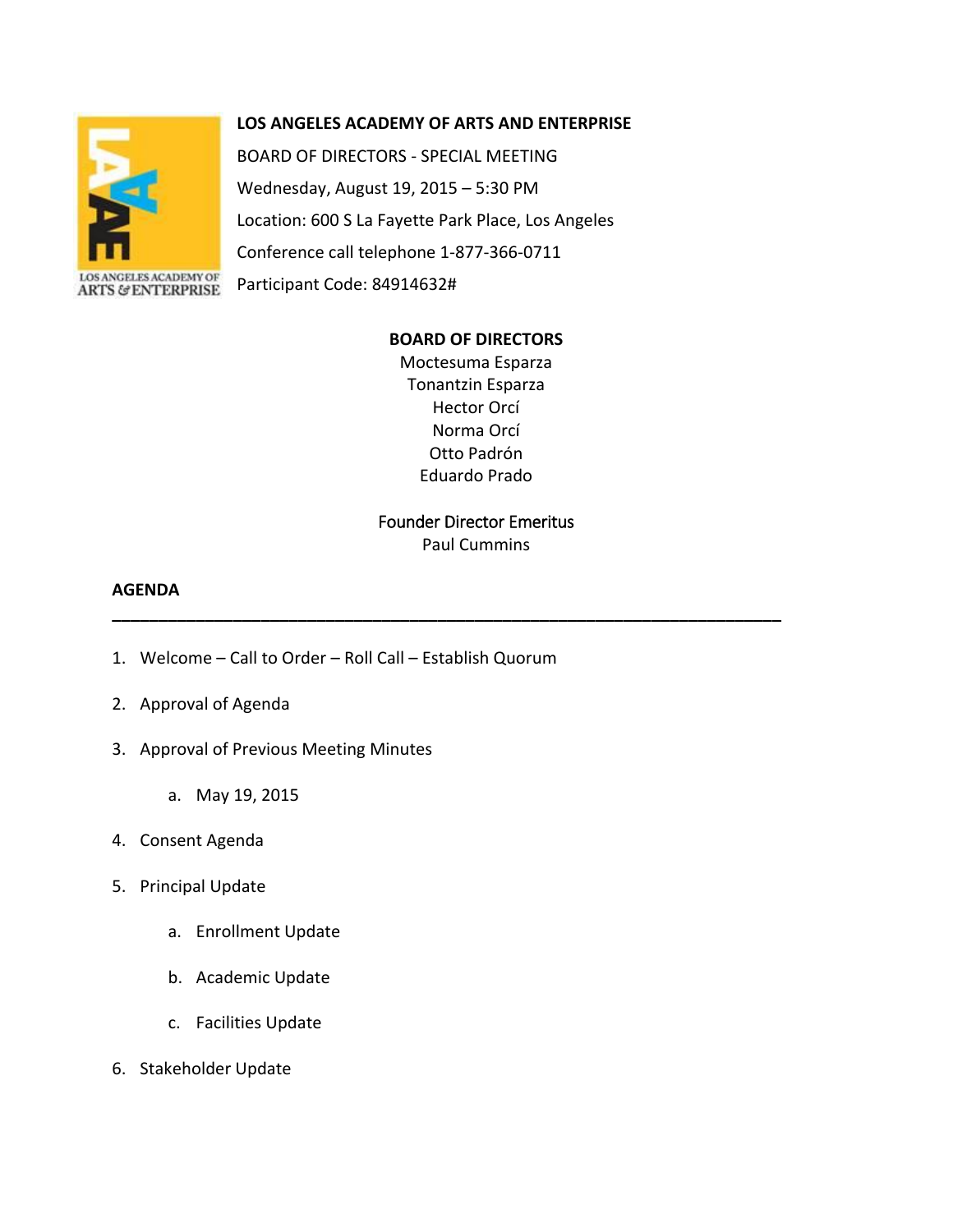- a. Student Updates
- b. Parents Updates
- c. Faculty Updates
- d. Youth Policy Institute Updates
- 7. Public Comment
- 8. Old Business
	- a. Review and Approval of Vending One Contract Termination
	- b. Review and Approval of the Uniform Complaint Procedure (UCP)
	- c. Review of the Special Education Self-Review Checklist
	- d. Review of Special Education Local Plan Area (SELPA) Options
	- e. Review and Adoption of Student and Family Handbook (2015-2016)
	- f. Review and Adoption of Revised Fiscal Policies and Procedures Handbook
	- g. Review of High School Graduation Requirements
	- h. Review and Determination of Corporate Officers for filing the Annual Statement of Information with the California Secretary of State
	- i. Review of Mid-Year Audit Visit Christy White and Associates
	- j. Adoption of the 2015-16 Regular Board Meeting Calendar
	- k. Discussion and Determination of Retreat Dates and Content
		- i. Title I: Targeted vs. Schoolwide
		- ii. Local Control and Accountability Plan (LCAP)
		- iii. Single Plan for Student Achievement (SPSA)
		- iv. Local Education Agency Plan (LEAP)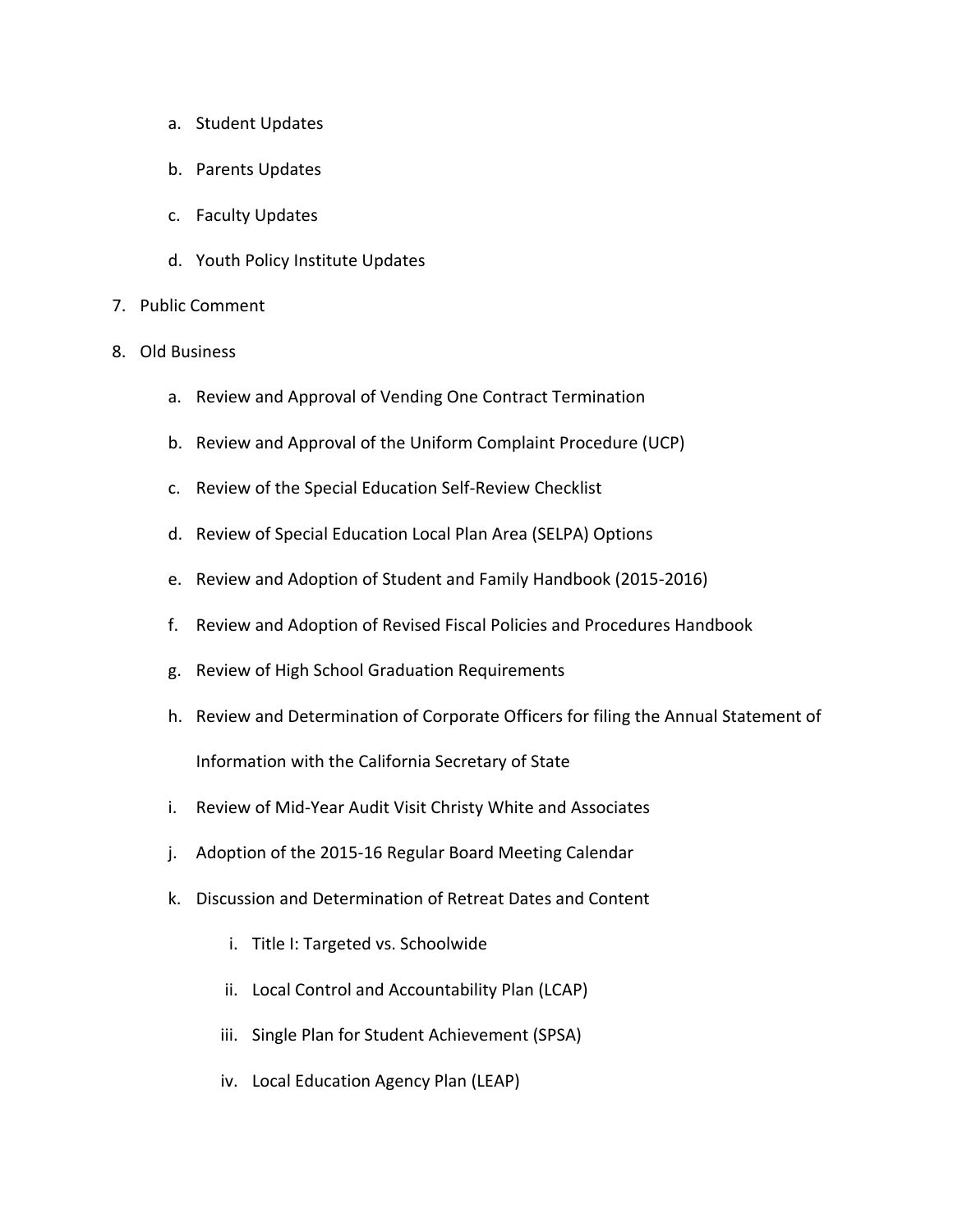- v. Discipline Plan/Response to Intervention (RtI) Protocols
- vi. Review and Discussion of CalSTRS Contributions
- l. Review and Ratification of the following proposals, contracts, and agreements:
	- i. CharterSAFE
	- ii. Los Angeles County Office of Education (CalSTRS) Reporting
	- iii. 21<sup>st</sup> Century Staffing, dba Allegiant Educational Staffing and Consulting (substitute teachers)
- m. Reauthorization to continue using Services
	- i. ADP TotalSource (PEO/payroll services)
	- ii. Reauthorization to continue using YMC (legal services)
	- iii. Reauthorization to continue using White, Hanna, and Osterman (legal services)
	- iv. Hess and Associates (CalSTRS Reporting)
	- v. Youth Policy Institute
		- 1. ACES MOU 2014-15
		- 2. ACES MOU 2015-16
		- 3. 21<sup>st</sup> Century MOU
	- vi. Total Education Solutions (TES)
	- vii. PRN (Health Services)
	- viii. Didi Hirsch Mental Health Services
	- ix. Martin Outdoor Media
	- x. Sommerset Virtual Academy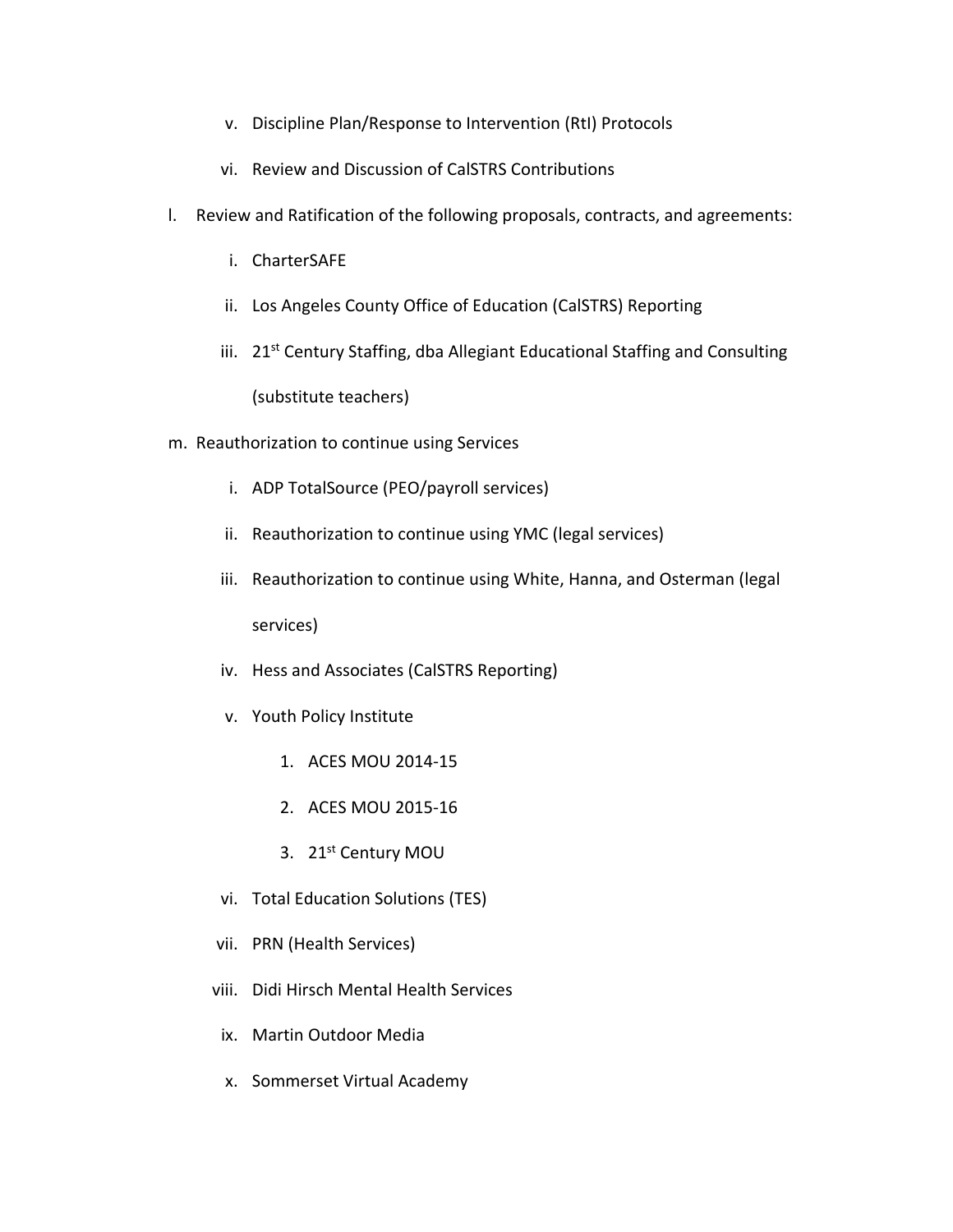### 9. New Business

- a. Review and Approval of Financial Reports
	- i. Balance Sheet
	- ii. Income Statement
	- iii. Budget to Actuals
	- iv. Cash Flow
	- v. Check Register
	- vi. Consolidated Application Reporting System Submission (CONAPP)
- b. Review and Approval of 2015-2016 Preliminary Budget
- c. Review and Approval of Proposition 39 Agreement
- d. Ratification of Instructional Employee Agreements
- e. Discussion and Resolution to Open Account with Promerica
- f. Review and Approval of Amendment and Extension to Promissory Note for Line of

Credit with Pacific Western Bank

- g. Review and Ratification of the following proposals, contracts, and agreements:
	- i. CharterTech Services
	- ii. Naviance
	- iii. Promac Image Systems and GE Capital Konica Minolta Copy Machine Lease
	- iv. Project Lead the Way (PLTW)
	- v. PLASCO
	- vi. lluminate
	- vii. Royal Dining